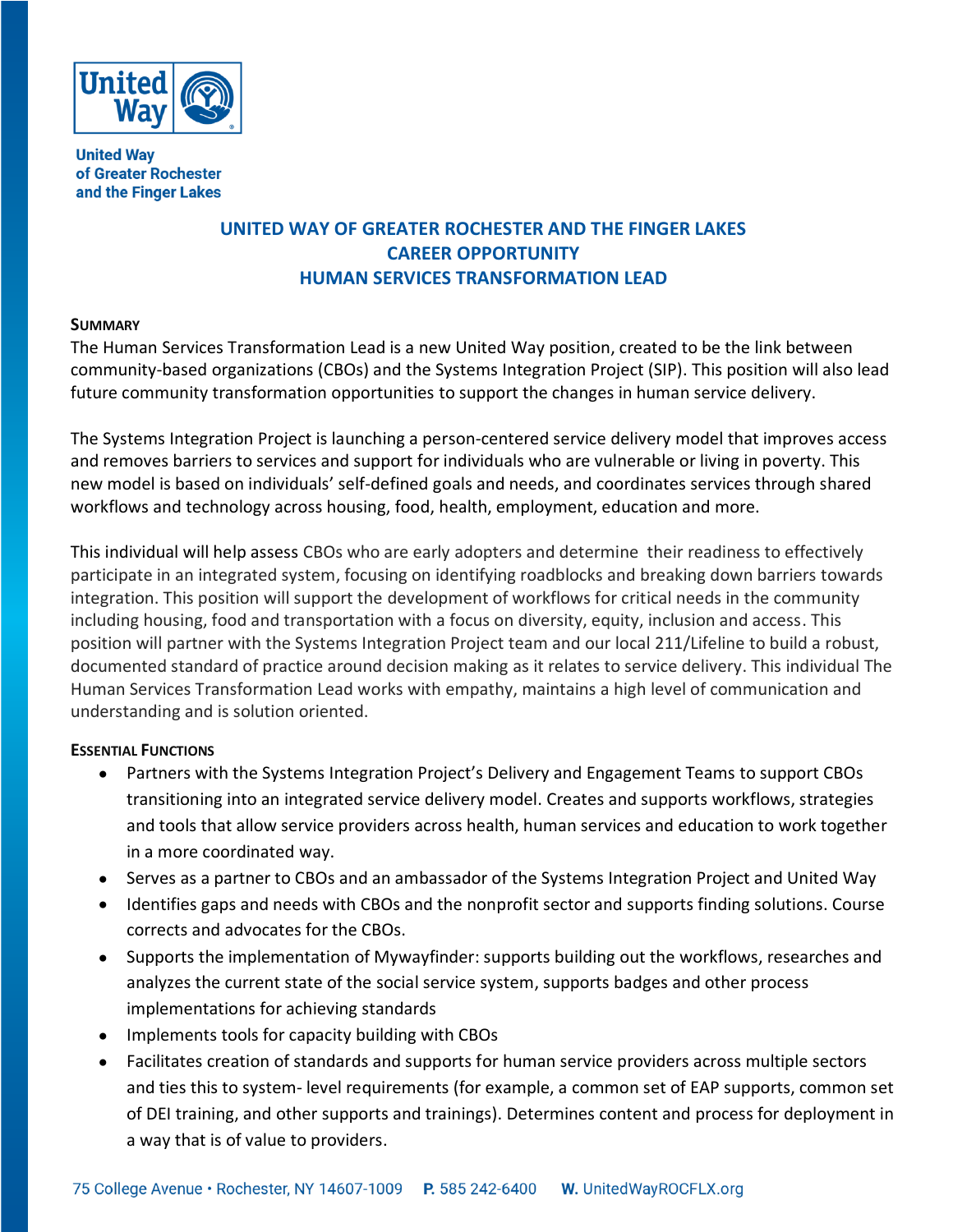- Forms and navigates relationships with stakeholders, facilitates dialogue and frames discussions
- Determines and implements pathways for community members and CBOs to meet critical needs within the integrated service delivery model. Once implemented, focuses on continuous improvement within the pathways.
- Supports the CBOs in building out their online 211 provider profiles toward the future state system while detecting roadblocks and creating solutions
- Assesses service providers to lean-in and create positive change to adopt the integrated service delivery model
- Consistently demonstrates the values and mission of United Way
- Performs other duties as assigned

#### **SKILLS AND COMPETENCIES**

- Dedicated to improving outcomes for community members
- Experience working with stakeholder groups that are diverse in their culture, ethnicity, socioeconomic status, and other experiences. Possesses cultural humility.
- Demonstrates strong facilitation skills across sectors. Experience and passion for facilitating groups through various types of discussions including planning and status meetings, issues management and consensus building sessions
- Has knowledge and experience with the language and terms of the non-profit sector
- Has vision and ability to zoom out and to zoom in
- Maintains strategic vision while building trust
- Skilled in change management and theories of change
- A track record of leading process improvements by partnering with organizations and supporting functions, working with CBOs to identify opportunities, develop solutions and implement agreed upon continuous improvements
- Experience working with design thinking and/or human centered design. Champions personcentered models
- Ability to think and problem solve at a systems level, as opposed to only on a program or organizational delivery level
- Strong communication and interpersonal skills
- Proactive, inquisitive, positive, and collaborative

#### **FLSA CLASSIFICATION:** Exempt

**REPORTS TO:** Chief Impact Officer

#### **SUPERVISORY RESPONSIBILITY**

This position does not have supervisory responsibility

#### **TRAVEL**

This position may require day travel. Travel outside of the local area and or overnight travel may be required but it is rare.

#### United Way of Greater Rochester and the Finger Lakes